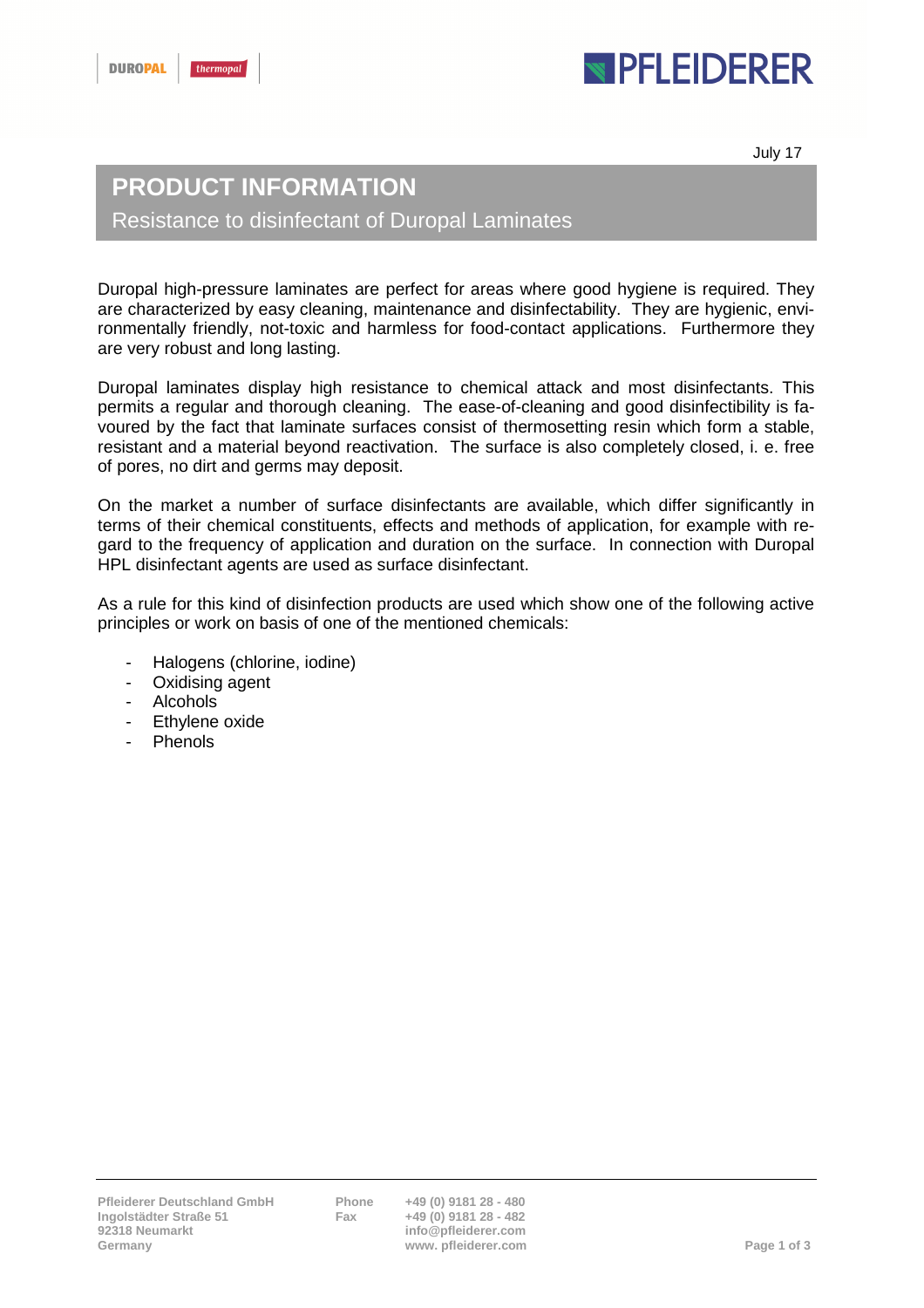## **IPFLEIDERER**

July 17

#### **EXAMINATION OF RESISTANCE TO DISINFECTANTS**

Conforming to DIN EN 438-2 the Duropal laminates have been tested according to test procedure 2016:26 for resistance to disinfectants. For this purpose the decors U12188 (U1188) Light Grey and R30023 (R5152) Block Walnut have been used.

At the end of the exposure of 16 hours, the laminate surface was washed up and examined with regard to traces on the surface. The results have been categorized into the 5 usual levels:

- Level 5: No visible change.
- Level 4: Slight change of gloss level and/or colour which is only visible under certain viewing angles.
- Level 3: Moderate change of gloss level and/or colour.
- Level 2: Clear change of gloss level and/or colour.
- Level 1: Damage of the surface and/or blistering.

| <b>Hersteller</b>  | Produkt                | Konzentration  | Grad           |
|--------------------|------------------------|----------------|----------------|
| <b>B.</b> Braun    | Helipur 1I             | 4%             | 5              |
| <b>B.</b> Braun    | Melsept                |                | 5              |
| B. Braun           | <b>Melsitt</b>         | 10%            | 5              |
| <b>Bode Chemie</b> | Dismozon plus          |                | 5              |
| <b>Bode Chemie</b> | Dismozon pur           | 4%             | 5              |
| <b>Bode Chemie</b> | <b>Bacillol AF</b>     |                | 5              |
| <b>Bode Chemie</b> | Kohrsolin extra        | 6%             | 5              |
| Desomed            | <b>Desomed Perfekt</b> | $\overline{1}$ | 5              |
| Dr. Nüsken Chemie  | Nüscosept              | 4%             | 5              |
| Dr. Schnell Chemie | <b>Forol Fruit</b>     | $2\%$          | 5              |
| Dr. Schnell Chemie | Floortop               | I              | 5              |
| Dr. Schnell Chemie | <b>Desifor Protect</b> |                | $\overline{5}$ |
| Dr. Schumacher     | Optisept               |                | $\overline{5}$ |
| Dr. Schumacher     | <b>Ultrosol F</b>      |                | 5              |
| Ecolab             | <b>Brial Top</b>       | 5%             | 5              |
| Ecolab             | Minutil                |                | 5              |
| Ecolab             | Incidin active         | 2%             | 5              |
| Ecolab             | <b>Incidin Plus</b>    | 8%             | 5              |
| Ecolab             | <b>Incidin Perfekt</b> |                | 5              |
| Kesla Pharma       | Wofasteril             | 1%             | 5              |